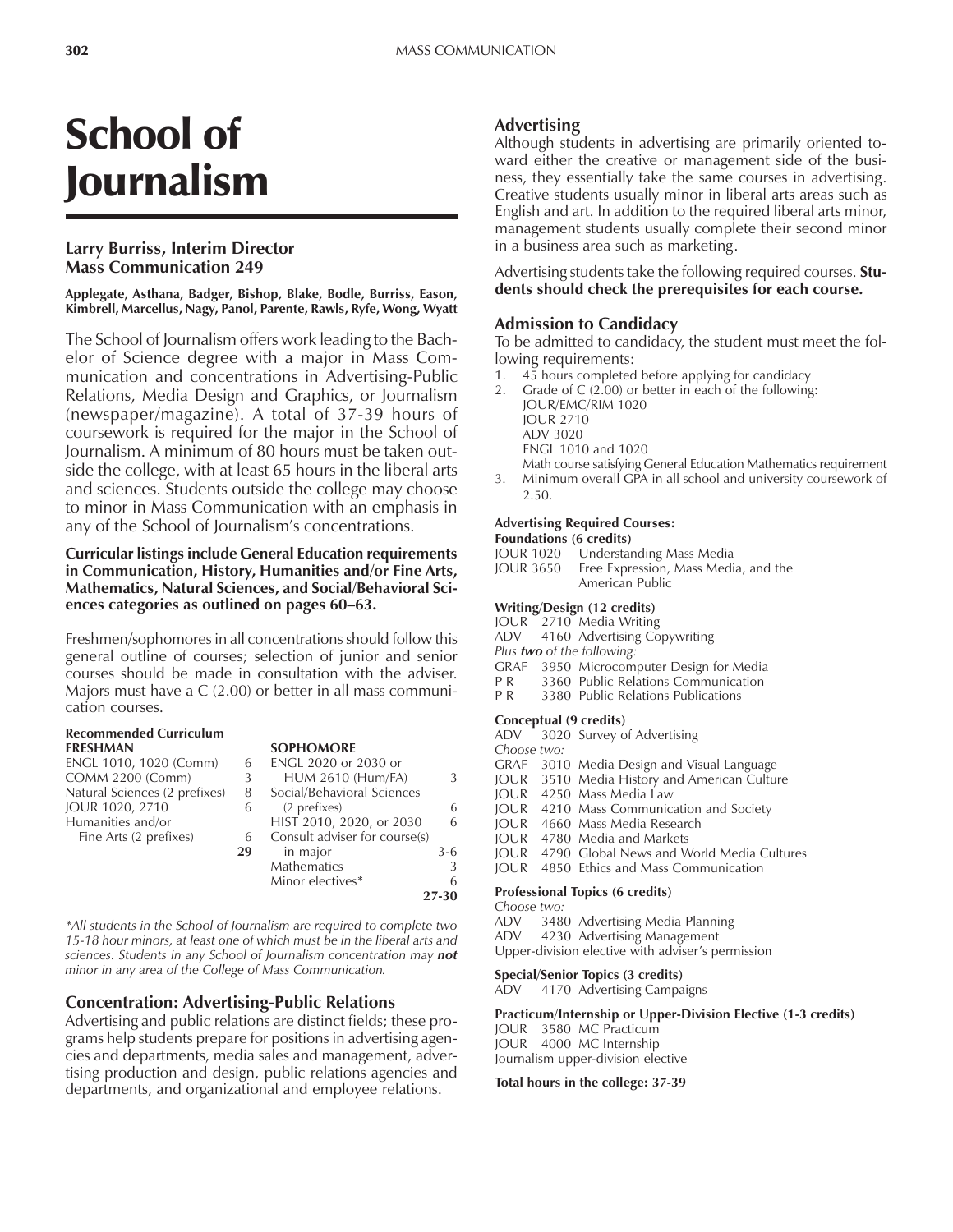#### **Public Relations**

Students in public relations may choose the general program or a specialty in the recording industry; both programs require 37-39 credits. By the junior year, students should choose one minor in the liberal arts and sciences, plus 15 hours, approved by their major advisers, in the Jennings A. Jones College of Business. With permission of the adviser or the director of the School of Journalism, a student may replace the 15 hours in the Jennings A. Jones College of Business with a minor in the basic or applied sciences or a second minor in the liberal arts and sciences.

#### **Admission to Candidacy**

To be admitted to candidacy, the student must meet the following requirements:

- 1. 45 hours completed before applying for candidacy
- 2. Grade of C (2.00) or better in each of the following: JOUR/EMC/RIM 1020 JOUR 2710

P R 3040

ENGL 1010 and 1020

Math course satisfying General Education Mathematics requirement

3. Minimum overall GPA in all school and university coursework of 2.50.

#### **Public Relations Required Courses: Foundations (6 credits)**

JOUR 1020 Understanding Mass Media

JOUR 3650 Free Expression, Mass Media, and theAmerican Public

#### **Writing/Design (15 credits)**

**Writing**

JOUR 2710 Media Writing

P R 3360 Public Relations Communication

- *Choose one:* JOUR 3530 Feature Writing
- JOUR 3450 Editing
- **Design**
- GRAF 3010 Media Design and Visual Language
- *Choose one:*
- GRAF 3950 Microcomputer Design for Media<br>PR 3380 Public Relations Publications
- 3380 Public Relations Publications

#### **Conceptual (9 credits)**

P R 3040 Public Relations Principles *Choose two:* ADV 3020 Survey of Advertising JOUR 3510 Media History and American Culture JOUR 4250 Mass Media Law JOUR 4210 Mass Communication and Society JOUR 4660 Mass Media Research JOUR 4780 Media and Markets JOUR 4790 Global News and World Media Cultures JOUR 4850 Ethics and Mass Communication

#### **Professional Topics (3 credits)**

| CHOUSE UITE. |                                                  |
|--------------|--------------------------------------------------|
|              | <b>P R</b> 3400 Case Studies in Public Relations |
|              | GRAF 3910 Basic Media Design                     |
|              | JOUR 3090 Reporting                              |

#### **Senior Topics (3 credits)**

P R 4740 Public Relations Campaigns

#### **Internship/Practicum or Upper-Division Elective (1-3 credits)** *Choose one:*

JOUR 3580 MC Practicum JOUR 4000 MC Internship JOUR upper-division elective

#### **Total hours in the college: 37-39**

#### **Public Relations/Recording Industry Specialty Required Courses: Foundations (6 credits)**

- JOUR 1020 Understanding Mass Media
- JOUR 3650 Free Expression, Mass Media, and the American Public

#### **Writing/Design (15 credits)**

## **Writing**

- JOUR 2710 Media Writing<br>P R 3360 Public Relation
- 3360 Public Relations Communication
- RIM 3770 Publicity in the Recording Industry
- **Design**<br>GRAF 3010 Media Design and Visual Language
- *Choose one:* P R 3380 Public Relations Publications
- GRAF 3950 Microcomputer Design for Media

#### **Conceptual (9 credits)**

- 
- P R 3040 Public Relations Principles<br>RIM 3600 Survey of the Recording In 3600 Survey of the Recording Industry
- *Choose one:*
- JOUR 3510 Media History and American Culture
- JOUR 4250 Mass Media Law
- JOUR 4210 Mass Communication and Society
- JOUR 4660 Mass Media Research
- JOUR 4780 Media and Markets
- JOUR 4790 Global News and World Media Cultures
- JOUR 4850 Ethics and Mass Communication

#### **Professional Topics (3 credits)**

- *Choose one:*
- JOUR 3450 Editing
- P R 3400 Case Studies in Public Relations
- GRAF 3910 Basic Media Design
- RIM 3720 Artist Management<br>RIM 4320 Concert Promotion
- 4320 Concert Promotion and Touring
- ADV 3020 Survey of Advertising
- RIM 3890 International Recording Industry<br>RIM 4620 Marketing of Recordings
- 4620 Marketing of Recordings

#### **Senior Topics (3 credits)**

P R 4740 Public Relations Campaigns

**Internship/Practicum or Upper-Division Elective (1-3 credits)** *Choose one:*

- Journalism elective
- JOUR 3580 MC Practicum
- JOUR 4000 MC Internship/
	- RIM 4000 Recording Industry Internship: Business

**Total hours in the college: 37-39**

#### **Concentration: Media Design and Graphics**

Media Design and Graphics involves all the elements of visual communication, from traditional typography to digitized design for newsletters, newspapers, magazines, and the Web. The sequence's main emphasis is publication design, including print and interactive media that deliver information, opinion, and entertainment via printed publications ranging from informational graphics, brochures, books, magazines, and newspapers to the digital production in various multimedia forms, including the Internet.

Media Design and Graphics students take the following required courses. **Students should check the prerequisites for each course.**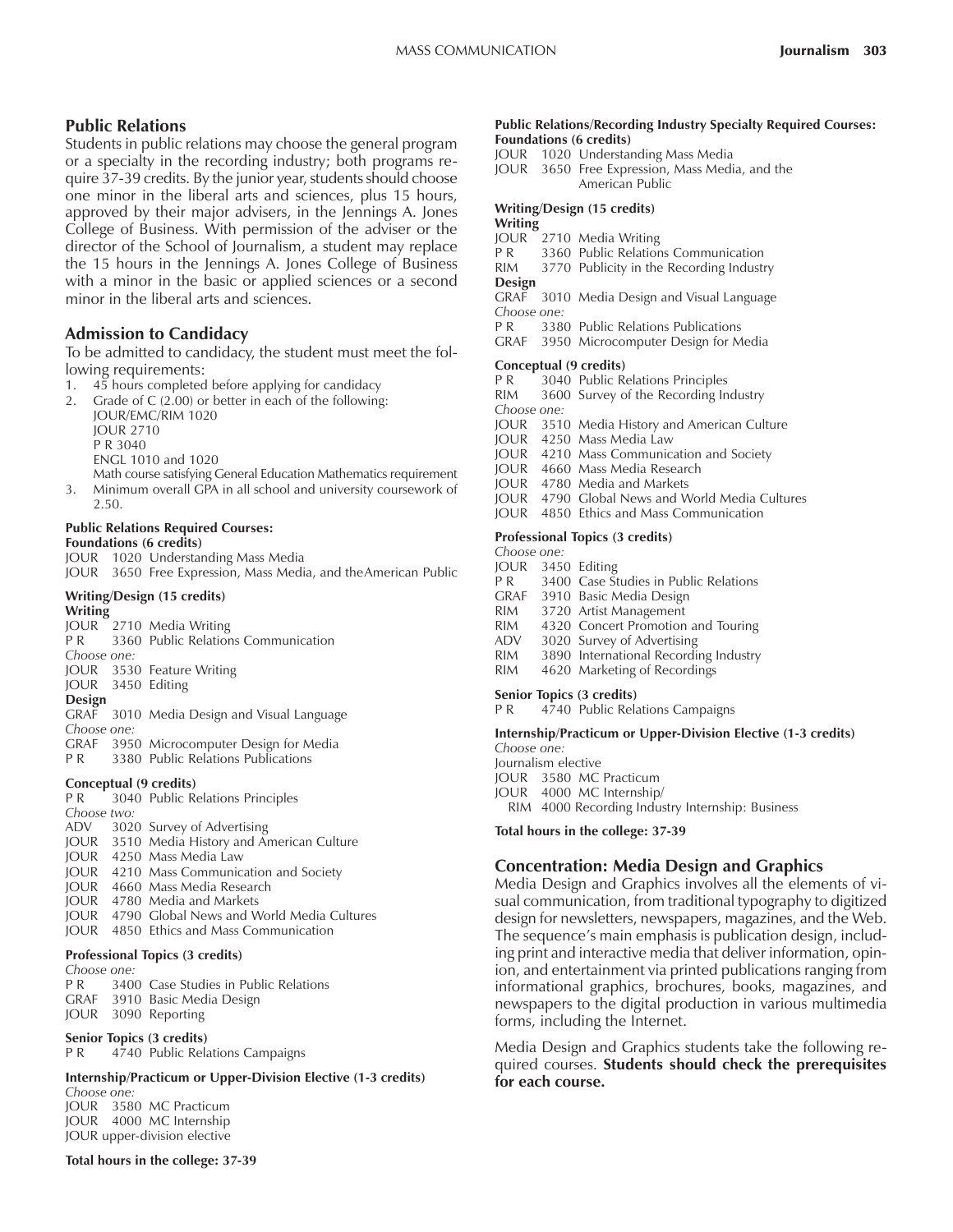### **Admission to Candidacy**

To be admitted to candidacy, the student must meet the following requirements:

- 1. 45 hours completed before applying for candidacy<br>2. Grade of C (2.00) or better in each of the following
- Grade of  $C$  (2.00) or better in each of the following: JOUR/EMC/RIM 1020

JOUR 2710

GRAF 3010

ENGL 1010 and 1020

Math course satisfying General Education Mathematics requirement 3. Minimum overall GPA in all school and university coursework of 2.50.

#### **Media Design and Graphics Required Courses: Foundations (6 credits)**

JOUR 1020 Understanding Mass Media

JOUR 3650 Free Expression, Mass Media, and the American Public

#### **Writing/Design (12 credits)**

**Writing (9 credits)** JOUR 2710 Media Writing JOUR 3450 Editing *Choose one:* JOUR 3090 Reporting JOUR 3530 Feature Writing EMC 3020 Writing for the Electronic Media<br>EMC 3060 Writing for Digital Media 3060 Writing for Digital Media

#### **Design**

GRAF 3910 Basic Media Design

#### **Conceptual Topics (12 credits)**

GRAF 3010 Media Design and Visual Language *Choose three:* JOUR 3510 Media History and American Culture JOUR 4250 Mass Media Law JOUR 4210 Mass Communication and Society JOUR 4660 Mass Media Research JOUR 4780 Media and Markets JOUR 4790 Global News and World Media Cultures JOUR 4850 Ethics and Mass Communication JOUR 4810 Advanced Media Design PHOT 4190 Ethics and Law for Visual Communicators

**Professional Topics (3 credits)**

#### *Choose one:*

GRAF 4010 Publication Design GRAF 3950 Microcomputer Design for Media

#### **Senior Topic (3 credits)**

GRAF 4180 Advanced Media Design

#### **Internship (1-3 credits)**

*Choose one or a combination of not more than 3 hours total* JOUR 4000 MC Internship JOUR 3580 MC Practicum Journalism upper-division elective

#### **Total hours in the college: 37-39**

### **Concentration: Journalism**

The concentration in Journalism offers preparation for students who wish to be news reporters, copy editors, feature writers, editorial writers, and freelance magazine writers. **Students should check the prerequisites for each course.**

#### **Admission to Candidacy**

To be admitted to candidacy, the student must meet the following requirements:

- 1. 45 hours completed before applying for candidacy
- 2. Grade of C (2.00) or better in each of the following:
	- JOUR/EMC/RIM 1020 JOUR 2710
	- JOUR 3090
	- ENGL 1010 and 1020
	-

Math course satisfying General Education Mathematics requirement 3. Minimum overall GPA in all school and university coursework of 2.50.

#### **Journalism Required Courses: Foundations (6 credits)**

JOUR 1020 Understanding Mass Media

JOUR 3650 Free Expression, Mass Media, and the American Public

#### **Writing/Design (12 credits)**

- JOUR 2710 Media Writing
- JOUR 3090 Reporting
- *Choose one:*
- JOUR 3530 Feature Writing
- JOUR 4440 Advanced Reporting *Choose one:*
- JOUR 3450 Editing
- GRAF 3950 Microcomputer Design for Media

#### **Conceptual (12 credits)**

- *Choose four:*
- GRAF 3010 Media Design and Visual Language
- JOUR 3510 Media History and American Culture
- JOUR 4250 Mass Media Law
- JOUR 4210 Mass Communication and Society
- JOUR 4660 Mass Media Research
- JOUR 4780 Media and Markets
- JOUR 4790 Global News and World Media Cultures
- JOUR 4850 Ethics and Mass Communication

#### **Professional Topics (3 credits)**

- *Choose one:*
- JOUR 3520 Specialized Journalism
- JOUR 3590 Magazine Writing and Editing
- JOUR 4300 Reviewing and Criticism

#### **Special/Senior Topics (3 credits)**

JOUR 4800 Seminar in Media Issues

#### **Practicum/Internship (1-3 credits)** *Choose one:*

JOUR 3580 MC Practicum JOUR 4000 MC Internship

**Total hours in the college: 37-39**

#### **Minor in Art for Mass Communication Students**

Students majoring in Mass Communication programs take the following sequence for the art minor: ART 1610, 1620, 1630; an art history course and two studio courses, one of which must be upper-division.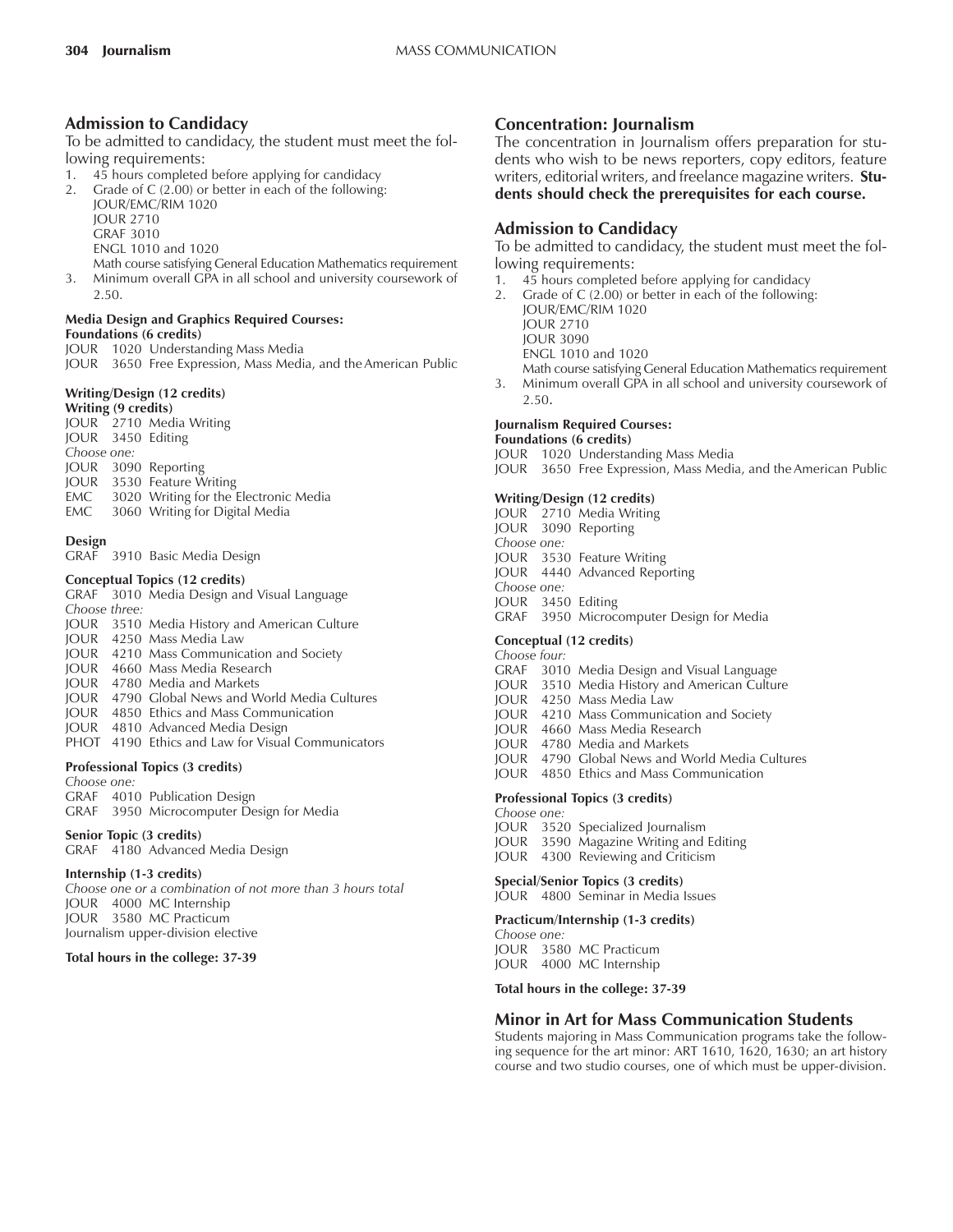### **Courses in Advertising [ADV]**

- **3020 Survey of Advertising.** Three credits. Overview of advertising principles and practices including the role of advertising in society and the marketplace, consumer behavior, advertising media, budgeting and planning, and the creation and production of advertising messages.
- **3160 Advertising Copy and Layout.** Three credits. Prerequisite: Admission to candidacy or permission of instructor. Creation and production of advertising messages for various media, including publications, broadcast, outdoor, and direct mail.
- **3480 Advertising Media Planning.** Three credits. Prerequisite: Admission to candidacy. Planning, implementation, and evaluation of media objectives and strategy in advertising, including media characteristics, limitations, and budgeting.
- **4160 Advertising Copywriting.** Three credits. Prerequisite: Admission to candidacy. Advanced techniques and skills in the writing and design of advertising messages, emphasizing print and electronic media.
- **4170 Advertising Campaigns.** Three credits. Prerequisites: Admission to candidacy; ADV 3480 and 4160 or permission of instructor. Planning, designing, and executing all phases of a complete advertising campaign. An opportunity for advanced students to synthesize and apply skills from previous courses.
- **4230 Advertising Management.** Three credits. Prerequisites: Admission to candidacy; junior standing. Problems, decisions, and decision-making processes of advertising managers. Emphasis on decision making across functional areas of advertising process.

### **Courses in Media Design and Graphics [GRAF]**

- **3010 Media Design and Visual Language.** Three credits. Required for candidacy. Overview of concepts for effective visual communication; the role of visual elements and design practices in a cultural, historical, and political context; basic typography and design, electronic and digital composition and reproduction, and technological aspects of design and production.
- **3910 Basic Media Design.** Three credits. Prerequisites: Admission to candidacy; JOUR 2710 and GRAF 3010. Basic design process for publication; in-depth analysis of typography, copywriting, art and illustration, photography; theory and practice of color reproduction; diverse design images; informational graphics, production methods of design for print and electronic media. Cannot be taken concurrently with GRAF 3950.
- **3950 Microcomputer Design for Media.** Three credits. Prerequisites: Admission to candidacy; GRAF 3010. Computer design process of conceptualization, organization, and implementation for publication and foundations for content-based designs; reviews of software programs, related hardware and peripheral components applicable to publication design; introduction of electronic publishing procedures. Cannot be taken concurrently with GRAF 3910.
- **4010 Publication Design.** Three credits. Prerequisites: Admission to candidacy; GRAF 3910 or 3950. Principles and practices of publication design and production with emphasis on newsletters, magazines, newspapers, and contemporary formats; use of traditional and electronic information services as a resource; se-

lection and use of photographs and illustrations for publication; preparation of design for print, electronic, or multimedia publication.

**4180 Advanced Media Design.** Three credits. Prerequisites: Admission to candidacy; GRAF 4010. Application of contemporary graphic design technologies for solving visual problems in print and electronic media. Creative strategies in media design and design copywriting; cooperative and collaborative design projects; legal aspects of media graphics; strategies for designing diverse images, color reproduction, and evaluation of design performance standards for portfolio.

### **Courses in Journalism [JOUR]**

- **1020 Understanding Mass Media.** Three credits. (Same as EMC/RIM 1020.) Analysis of the content and context of the American mass media to understand how they affect individuals and society. Emphasis on practical knowledge of the workings of the media from a general perspective.
- **2710 Media Writing.** Three credits. Prerequisites: ENGL 1010 and 1020 or equivalents. Theory and practice of writing for print and electronic media according to the techniques, styles, and formats of various media. Laboratory required.
- **3000 Introduction to Motion Pictures.** Three credits. (Same as EMC 3000.) Prerequisite: Junior standing or permission of instructor. The development and role of motion pictures in America, including the history of films and filmmakers, the influence of film on American culture, and film criticism.
- **3090 Reporting.** Three credits. Prerequisite: JOUR 2710. Theory and practice of basic journalistic skills, including the gathering, evaluating, and processing of news copy for newspapers. Classwork will be submitted to student or local newspapers.
- **3100 Music as Popular Culture.** Three credits. (Same as RIM 3100.) Prerequisite: Admission to candidacy. Introduces range of scholarly approaches to the study of popular music. Encourages perspectives other than those of "producer" or "consumer." Requires applications of analytical and critical methods in research paper assignment.
- **3450 Editing.** Three credits. Prerequisite: Admission to candidacy. Theory and practice in the art of copy editing, including editing, language skills, newspaper style, news judgment, headline writing, photo editing, cutline writing, and page design.
- **3510 Media History and American Culture.** Three credits. (Same as EMC 3510.) Development of American journalism and the mass media from Colonial times to the present, including the role and influence of mass media on American culture, technical advances, and contributions of individual personalities.
- **3520 Specialized Journalism.** Three credits. Prerequisite: JOUR 3090 and admission to candidacy. The unique facets of print journalism not available in other courses. Topics include investigative, online, environmental, sports, medical, political reporting, or opinion writing. May be repeated up to 6 credits.
- **3530 Feature Writing.** Three credits. Prerequisite: Admission to candidacy or permission of instructor. Theory and practice of writing feature stories for newspapers and magazines. Assignments in writing for professional publications as well as the student newspaper.